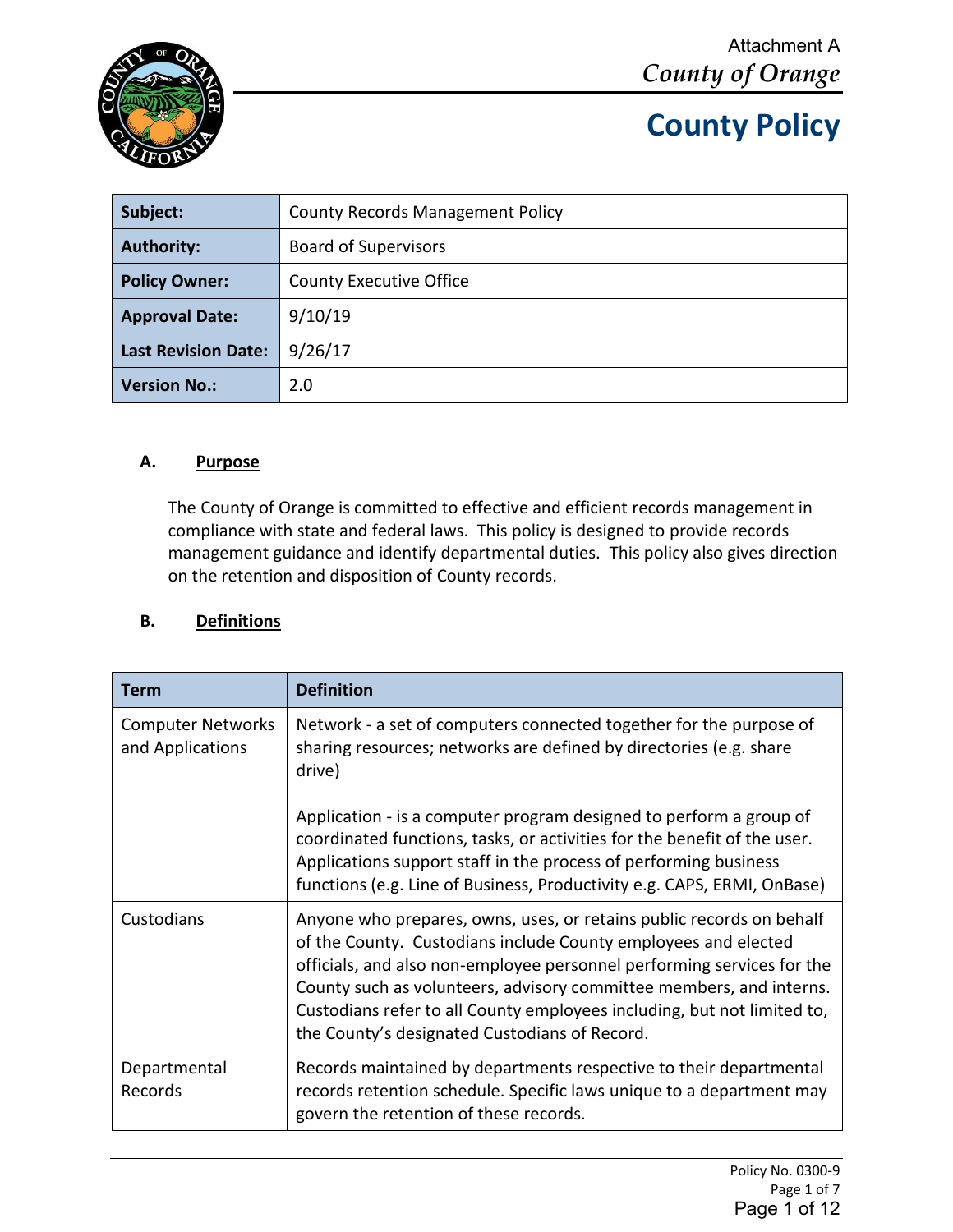



| <b>Term</b>                          | <b>Definition</b>                                                                                                                                                                                                                                                                                                                                                                                                                                                                                                                                                                                                                   |  |  |  |  |
|--------------------------------------|-------------------------------------------------------------------------------------------------------------------------------------------------------------------------------------------------------------------------------------------------------------------------------------------------------------------------------------------------------------------------------------------------------------------------------------------------------------------------------------------------------------------------------------------------------------------------------------------------------------------------------------|--|--|--|--|
| Email                                | Electronic documents sent or received by email software (i.e. Outlook<br>and local personal storage files-PST) and stored on an email server.<br>This definition applies to the contents of the communication, the<br>transactional information, any attachments associated with such<br>communication, and any related metadata. Emails include typed<br>messages and any other documents sent or received via email<br>software.                                                                                                                                                                                                  |  |  |  |  |
| <b>Email Server</b>                  | A computer system which stores, sends and receives email by using<br>standard e-mail protocols. It includes a mail server software for the<br>creation and management of email accounts.                                                                                                                                                                                                                                                                                                                                                                                                                                            |  |  |  |  |
| <b>Historical Value</b>              | The enduring research value of records that reflect significant or<br>unique aspects of the County's history.                                                                                                                                                                                                                                                                                                                                                                                                                                                                                                                       |  |  |  |  |
| Legal Hold                           | The suspension of routine destruction of records and any other<br>documents, regardless of format, when it pertains to anticipated legal<br>action or actual legal action.                                                                                                                                                                                                                                                                                                                                                                                                                                                          |  |  |  |  |
| Records<br>Management                | The application of procedures and policies designated to ensure that<br>records are maintained, utilized, and ultimately disposed of in an<br>efficient manner and in accordance with administrative needs and<br>legal requirements. Records management encompasses the retention,<br>preservation, and disposition of records.                                                                                                                                                                                                                                                                                                    |  |  |  |  |
| <b>Records Retention</b><br>Schedule | A list of records produced or maintained by a department and the<br>actions taken with regard to those records. A retention schedule is a<br>department's authority to receive, create, retain, and dispose of<br>records. It assists the department by documenting which records<br>require office or temporary storage, which records have historic or<br>research value, and which records should be destroyed because they<br>no longer have any administrative, fiscal, or legal value. In the event of<br>litigation, courts accept a retention schedule as establishing a<br>department's "normal course of doing business." |  |  |  |  |
| Standard<br>Administrative<br>Record | A record commonly maintained by all County departments and is not<br>separately governed by laws that are specifically applicable to that<br>department's unique documents.                                                                                                                                                                                                                                                                                                                                                                                                                                                         |  |  |  |  |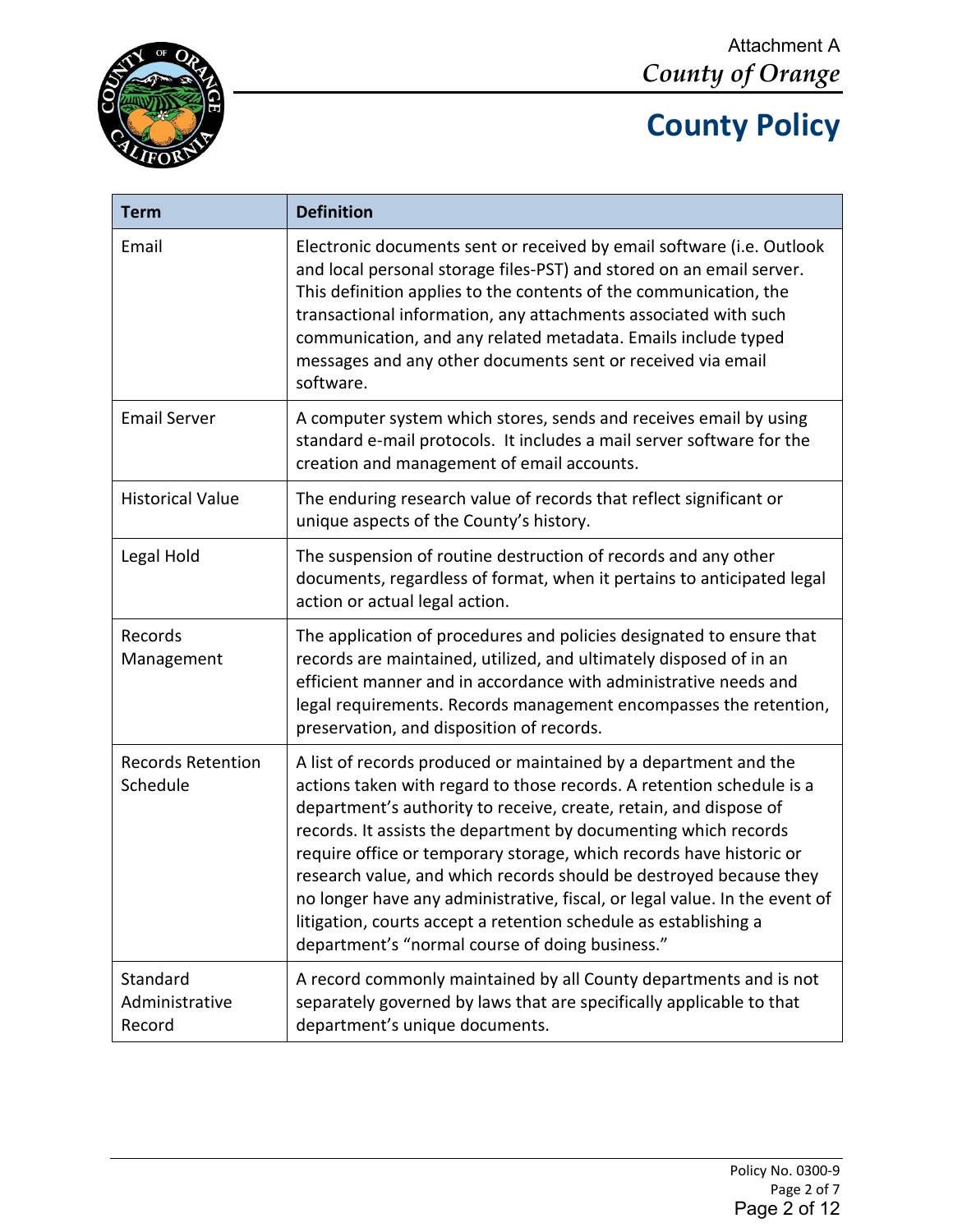

### **C. Applicability**

This policy applies to County records subject to retention. If a record is subject to a specific state or federal law or regulation that conflicts with this policy, then the provisions of those laws or regulations shall prevail.

*If there is a legal hold or PRA request, then no County record may be destroyed until the legal hold is terminated and/or the PRA request is completed. Consult with County Counsel before destroying these records.*

### **D. County Records Descriptions**

County records subject to retention may be either standard administrative records or departmental records. Standard administrative records are records commonly maintained by all County departments and that are not separately governed by laws that are specifically applicable to that department's unique documents. Departmental records are records unique to a County department and governed by specifically applicable laws. Standard administrative records are governed by Retention Schedule 16D and departmental records are governed by department-specific retention schedules.

Records subject to retention may include communications held on private devices and accounts and must be retained in accordance with this policy.

#### **E. Authority**

On March 13, 1973, the Orange County Board of Supervisors (Board) adopted Resolution No. 73-269 that directed the County Administrative Office to conduct a records management program study. As a result of this study, the County inaugurated a Records Management Program in 1975 to ensure maximum economy and control in the utilization, storage, protection, and disposition of County records. The Records Management Program established records control schedules (also known as records retention schedules) and records management training for departments. In 1978, the Records Management Program also established the Orange County Records Center. Board Resolution 83-607 created the Orange County Archives to collect and preserve materials documenting the history of Orange County, and to make this material available to researchers, academics, students and the general public. On July 17, 2007, the Board adopted the County Archives Policy as part of the County Records Management Program.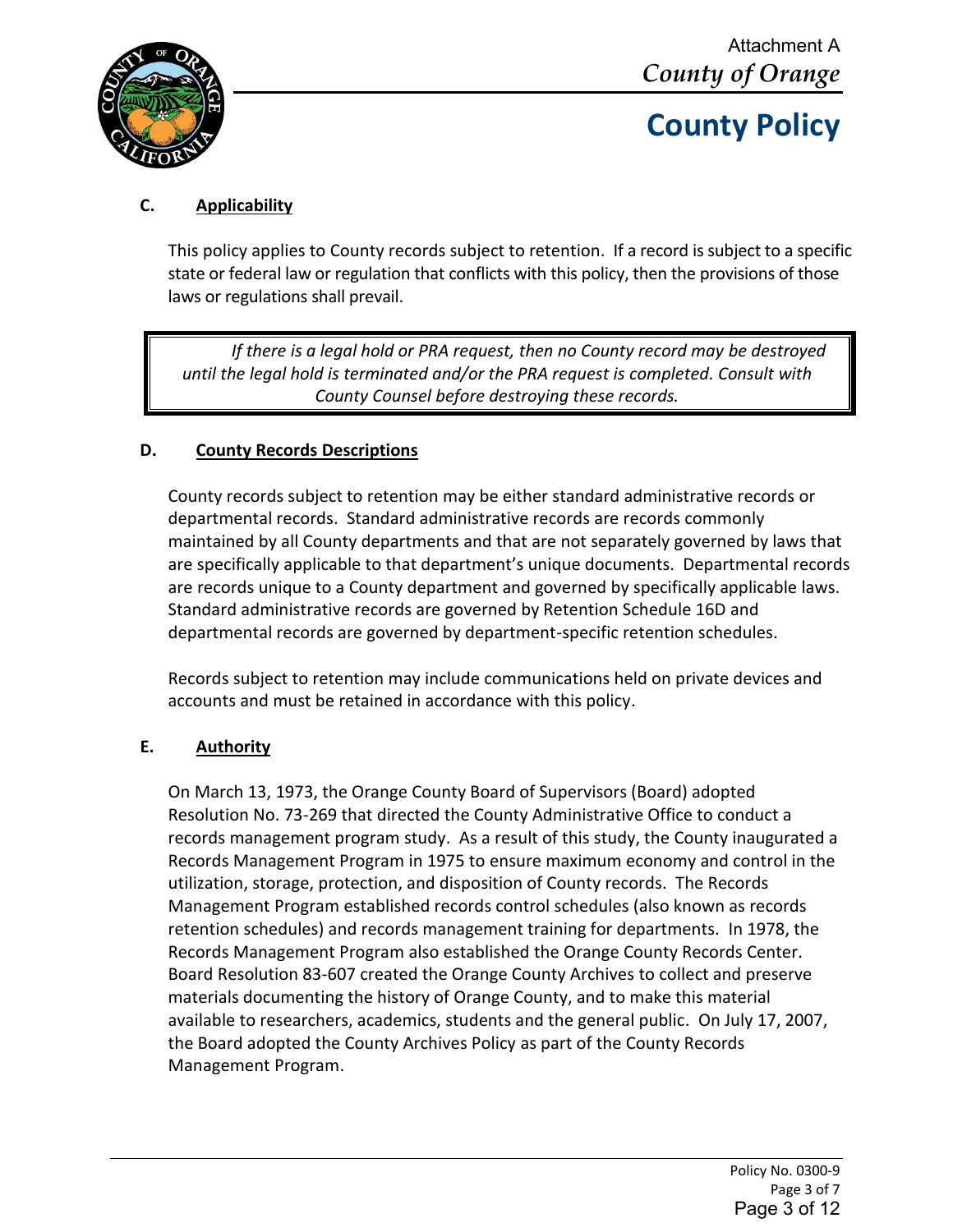

This Policy supersedes the County Archives Policy and County Records Management Program dated July 17, 2007, the Electronic Records Management Policy dated December 21, 2009, Email Management Guidelines dated December 21, 2009, and any other records retention related documents, to the extent that this policy conflicts with Board approved departmental schedules or departmental policies.

On May 24, 1977, the Board passed Resolution No.77-847 establishing a Records Retention Schedule for Standard Administrative Records (County Records Retention Schedule 16A), which was revised on September 14, 1999 (County Records Retention Schedule 16B), and on September 26, 2017 (County Records Retention Schedule 16C). This Policy includes the County Standard Administrative Records Retention Schedule 16D which supersedes County Records Retention Schedule 16C.

#### **F. Records Retention and Disposition**

#### 1. Retention

Each department shall retain County records in compliance with the legal requirement to store records so as to preserve details without permitting additions, deletions, or changes to the original document or creating another duplicate of the record. Each department shall retain these records to preserve the integrity and accessibility of the records to protect the legal and financial rights and interests of the County and of persons affected by the County's activities. Records prepared or received other than pursuant to state statute or county charter, or records that are not expressly required by law or County policy to be filed and preserved may be destroyed.

Storage requirements and types of records vary by department, and, therefore, each department should determine the appropriate method to maintain and store records subject to retention. Storage locations may include both on-site locations (e.g. office filing cabinets, computer networks and/or applications, see definition section below) and off-site locations (e.g. Orange County Records Center, Orange County Archives). Records may not be stored on a private device or account.

The Orange County Records Center stores records and provides record retrieval services as required and authorized by each department. The Records Center also monitors records retention periods and notifies departments when record retention periods end and the relevant records are ready for disposition. Each department must arrange for the pickup and shredding of these records. All departments should access the following website for additional information and procedures: <http://ocpwextranet.ocgov.com/recordcenter/>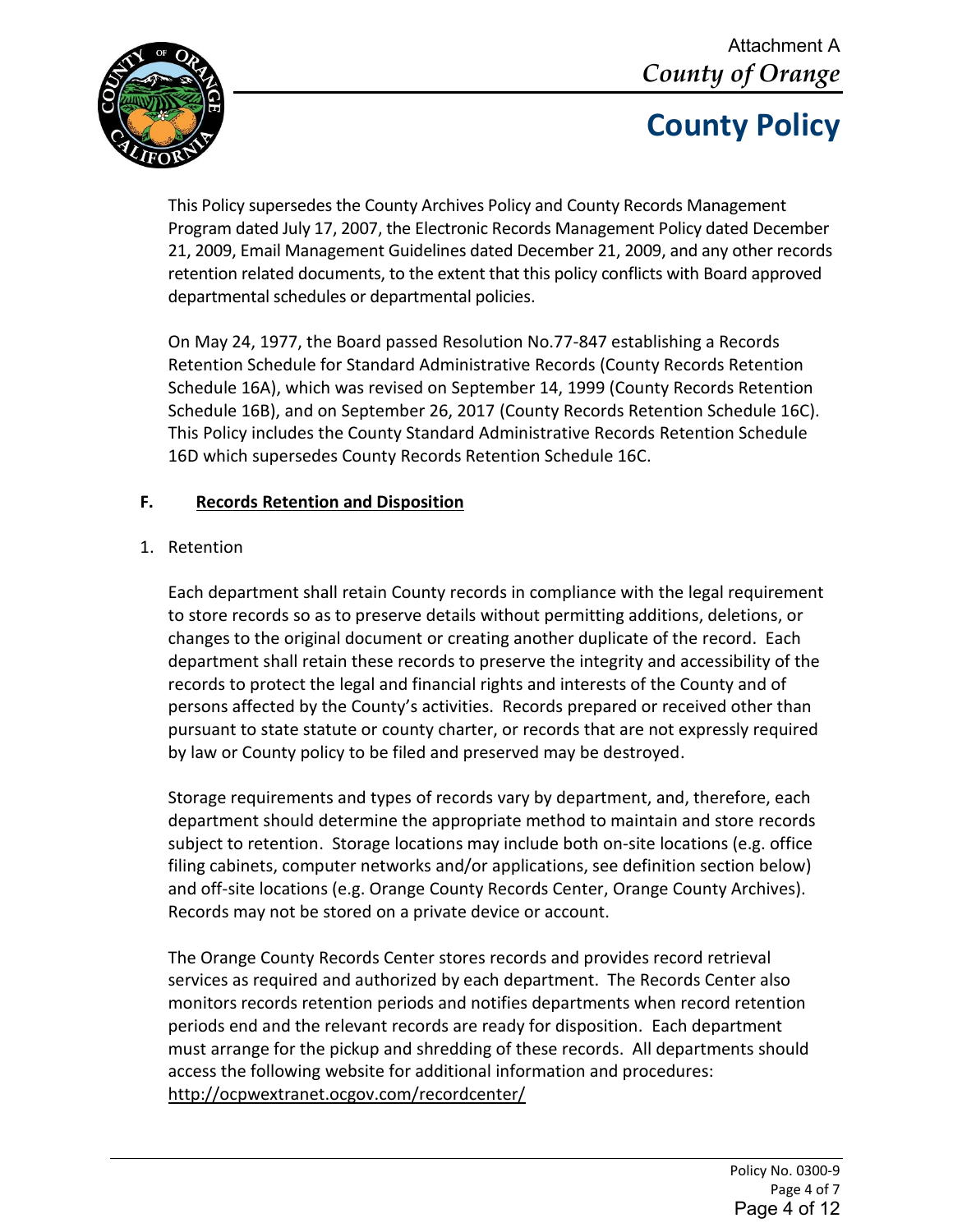

### 2. Disposition

Once a record's retention period ends, it may be destroyed, unless otherwise subject to a pending PRA request or legal hold. Departments should make every effort to dispose of records in a timely fashion once the applicable records retention period expires. Adherence to this policy will ensure that the public and the courts have access to the appropriate universe of documents and County resources on storage and records management are appropriately controlled. Records destruction should be done in the most cost-efficient manner taking into consideration the County's administrative, fiscal, and legal obligations.

#### 3. Preservation

A department may preserve any record for longer than the record's scheduled retention period. Department heads and their designees may permit records to be preserved based on the department's needs. Each department should determine the historical value of a record once its retention period ends and notify the Orange County Archives of that assessment. Additionally, the County Archivist should be consulted to preserve records of historical significance prior to ultimate disposition. (*See* Board Resolution 83-607.)

### **G. Specific Responsibilities**

- 1. Records management is the responsibility of all County employees and elected officials, and also non-employee personnel performing services for the County such as volunteers, advisory committee members, and interns (Custodians). (Custodians refer to all County employees including, but not limited to, the County's designated Custodians of Record.)
- 2. When possible, Custodians leaving County employment shall identify records subject to retention before the last day of employment with the County. These records must be retained by the department for the applicable retention period.
- 3. The County Executive Office (CEO) administers this policy, maintains Retention Schedule 16D, and approves departmental records retention schedules through the Agenda Staff Report Process. Additionally, CEO will provide training on this policy in conjunction with County Counsel and other departments, as needed.
- 4. Prior to CEO review, County Counsel reviews and approves records retention schedules with "No Legal Objection" to ensure compliance with government statutes and regulations.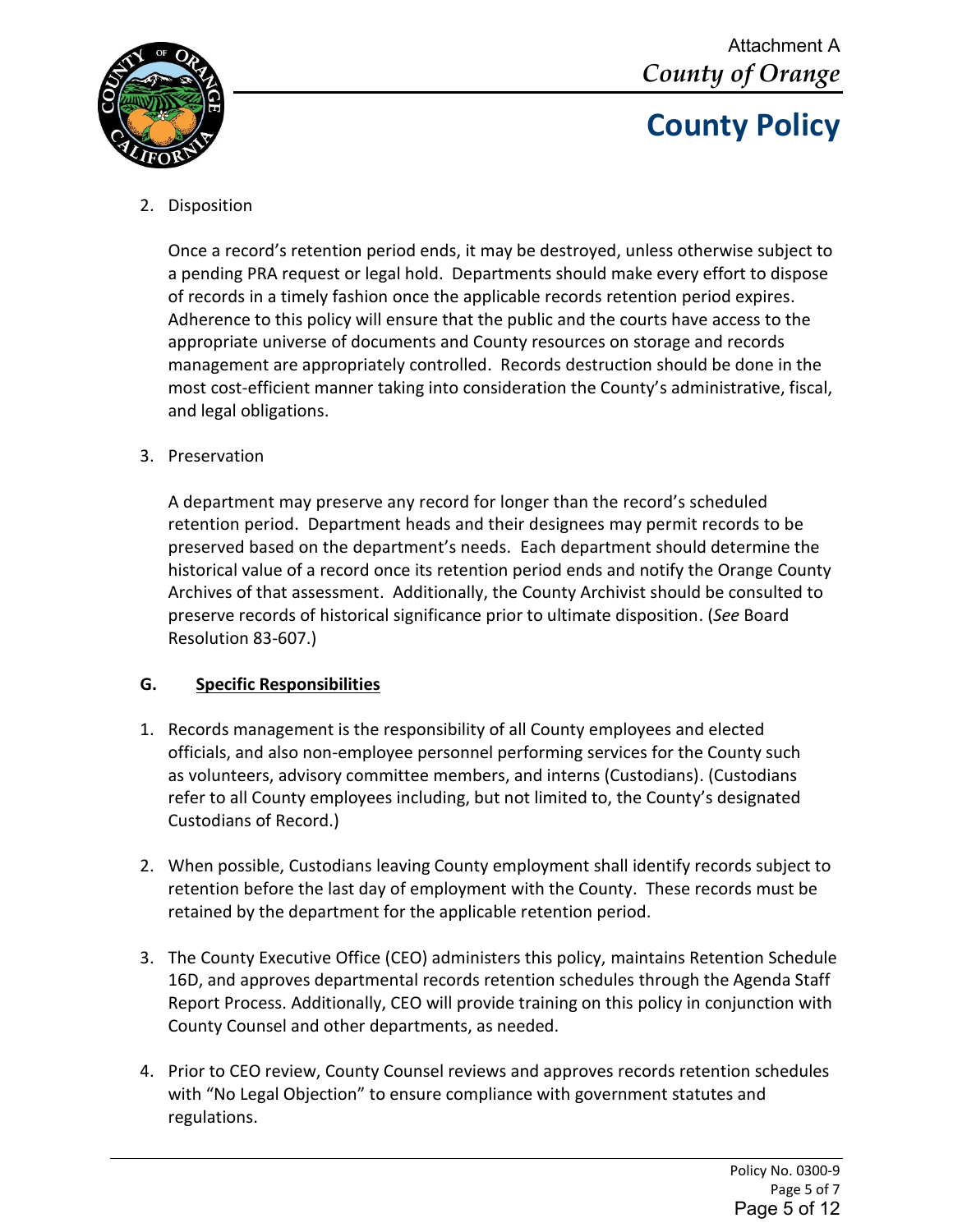

- 5. The OC Public Works (OCPW) Department manages the Orange County Records Center, coordinates the development of departmental records retention schedules, and submits departmental records retention schedules through the Agenda Staff Report process for Board consideration.
- 6. The Clerk-Recorder manages the Orange County Archives, which collects and preserves County records with historical value from the County and other government entities, businesses, organizations, and individuals.
- 7. Custodians of Records (CORs):
	- a. CORS are responsible to complete periodic reviews and updates to records retention schedules to reflect changes to the department, programs or requirements.
	- b. Proposed changes/updates to the department retention schedules shall receive County Counsel review for compliance with government statutes and regulations.
	- c. Department shall seek CEO review and approval of the changes/updates to the record retention schedule after completing the County Counsel review.
	- d. OC Public Works will obtain Board of Supervisors approval for records retention schedules.
	- e. CORs shall use the Records Retention Schedule Template (Attachment B) as a template for their departmental records retention schedules.

#### **H. Emails**

All emails on a department's email servers shall be retained on the department's server for two years after the email was sent/received. All emails shall then be deleted from the department's email servers two years and one day after the email was sent/received, unless otherwise saved to a designed retention folder. All other emails subject to retention periods longer than two years, shall be retained in on-site locations (e.g. computer networks and/or applications).

Emails that are considered standard administrative records or departmental records, as determined by the content of the email, shall be retained according to the prescribed timelines in the applicable records retention schedule.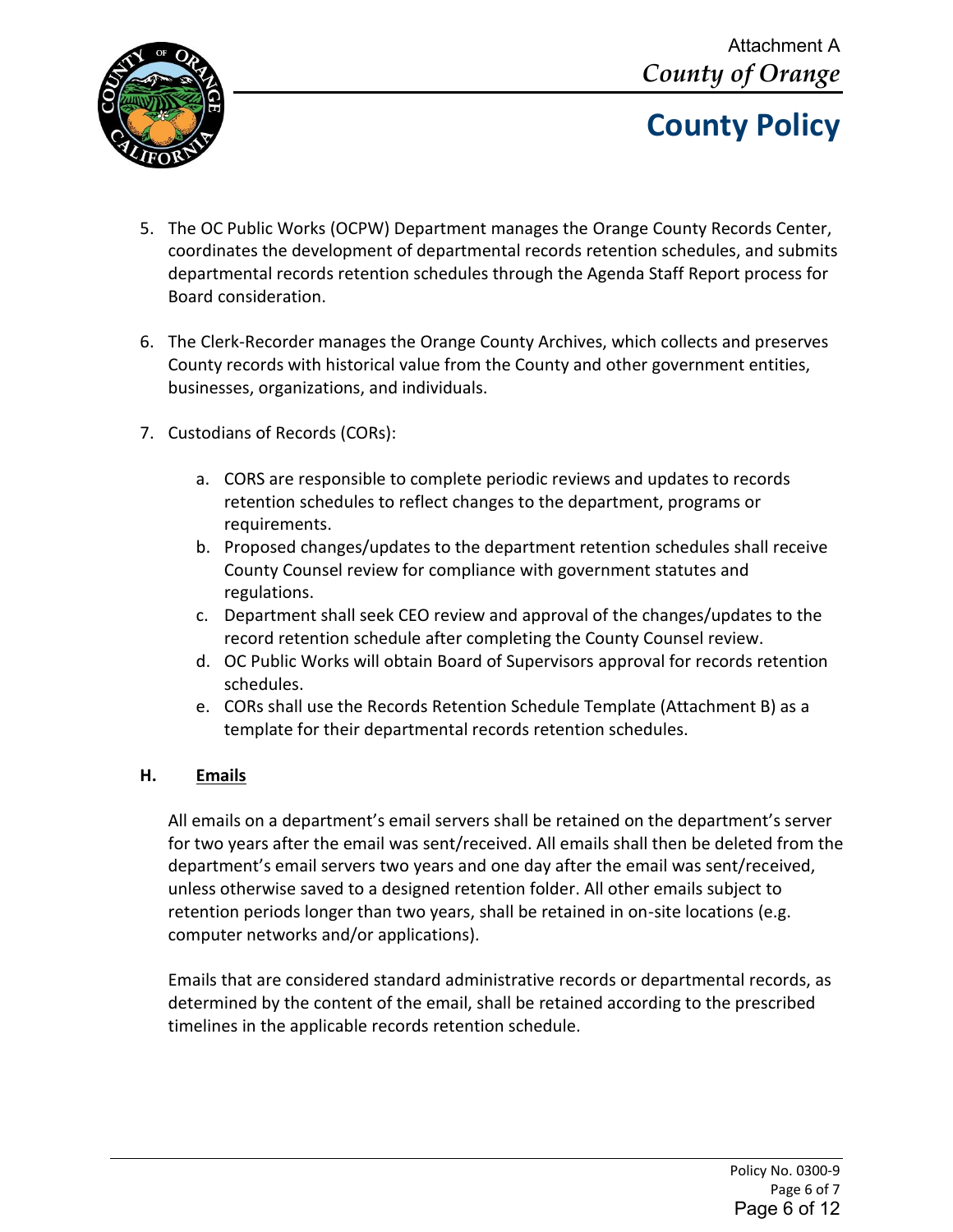

#### **I. References**

|   | Title                                          |
|---|------------------------------------------------|
|   | Legal Hold Policy                              |
| 2 | Board Resolution 83-607 - County Archives      |
|   | Board Resolution 77-847 – Records Schedule 16A |

#### **J. Attachments**

#### **Title**

Attachment A – County Standard Administrative Records Retention Schedule 16D

Attachment B – Records Retention Schedule Template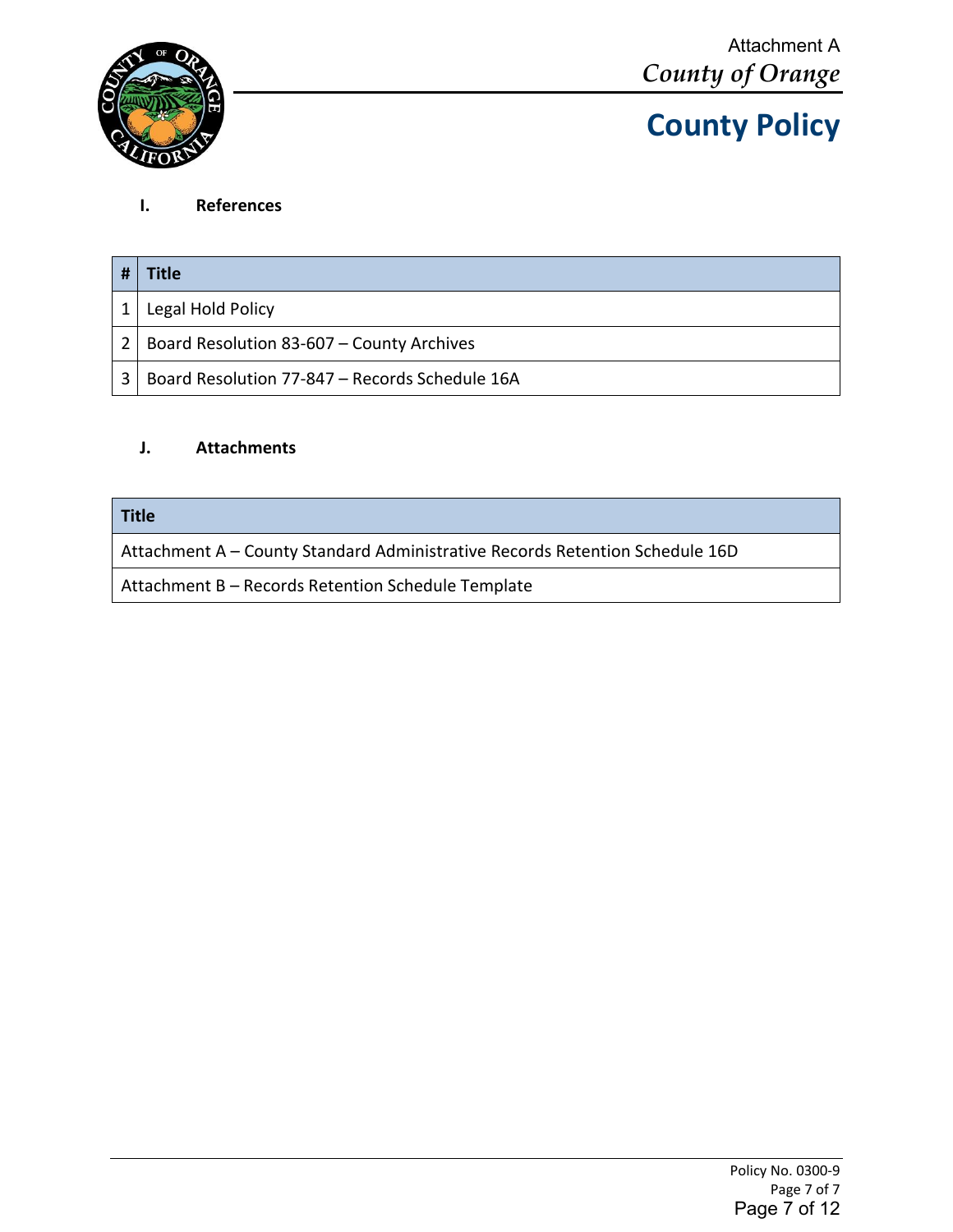Attachment A

*Page 1 of 5*

|             |                                                                                                                                                                                                                                                             | <b>COUNTY STANDARD ADMINISTRATIVE RECORDS RETENTION SCHEDULE</b> |     |                                                                                                        |                                                                                                                                           |                                     |                                                                                     |                            |  |
|-------------|-------------------------------------------------------------------------------------------------------------------------------------------------------------------------------------------------------------------------------------------------------------|------------------------------------------------------------------|-----|--------------------------------------------------------------------------------------------------------|-------------------------------------------------------------------------------------------------------------------------------------------|-------------------------------------|-------------------------------------------------------------------------------------|----------------------------|--|
|             |                                                                                                                                                                                                                                                             | <b>DEPARTMENT</b><br><b>DIVISION</b>                             |     | <b>SECTION</b>                                                                                         | <b>UNIT</b>                                                                                                                               | <b>EFFECTIVE DATE:</b><br>5/24/1977 | <b>REVISION DATES:</b><br>9/14/1999,                                                | <b>SCHEDULE NO.</b><br>16D |  |
|             |                                                                                                                                                                                                                                                             | Countywide                                                       | All | All                                                                                                    | All                                                                                                                                       |                                     | 9/26/2017,<br>9/10/2019                                                             |                            |  |
| Item<br>No. | <b>TITLE AND DESCRIPTION OF RECORDS</b>                                                                                                                                                                                                                     |                                                                  |     | <b>RETENTION</b>                                                                                       | <b>DISPOSITION</b>                                                                                                                        | <b>APPLICABLE LAW</b>               | <b>LOCATION</b>                                                                     | <b>REMARKS</b>             |  |
|             | ACCOUNTING RECORDS (SUPPORTING DOCUMENTATION ONLY)<br>Supporting documentation for Journal Vouchers, Petty Cash Records, Invoices<br>Paid, Requests for Checks and Vouchers, Notice of Checks Returned and Expense<br>Account Records.                      |                                                                  |     | Retain current $FY + 5$ years and Destroy after 5 years and after<br>until after all scheduled audits. | all scheduled audits.                                                                                                                     | Gov. Code § 26907                   | Computer networks<br>and applications, office<br>filing cabinets                    |                            |  |
|             | APPOINTMENT CALENDARS                                                                                                                                                                                                                                       |                                                                  |     | Retain 2 years minimum.                                                                                | May destroy after 2 years.                                                                                                                | Gov. Code § 26202                   | Computer networks<br>and applications,<br>office filing cabinets,<br>email software |                            |  |
|             | <b>AUTHORIZED SIGNATURE LIST FILE</b><br>Signatures of employees authorized to sign purchasing, payroll, personnel, and<br>other forms.                                                                                                                     |                                                                  |     | Retain until updated or 5 years,<br>whichever is longer.                                               | May destroy after updated.                                                                                                                | Gov. Code § 26202                   | Computer networks<br>and applications, office<br>filing cabinets                    |                            |  |
|             | CASH REGISTER TAPES, RECEIPT BOOKS AND CANCELLED CHECKS<br>Records pertaining to monies received for various departmental services.                                                                                                                         |                                                                  |     | Retain current $FY + 5$ years and May destroy after 5 years and<br>until after all scheduled audits.   | after all scheduled audits.                                                                                                               | Gov. Code § 26202                   | Computer networks<br>and applications,<br>office filing cabinets,<br>Records Center |                            |  |
|             | CONTRACTS AND AGREEMENTS RECORDS<br>Records documenting purchase, rental, lease, maintenance, service, and<br>construction agreements with vendors. Includes bids, proposals, change<br>notices, contracts, and other supporting documents.                 |                                                                  |     | Retain until end of FY of final<br>action or expiration of<br>contract $+4$ years.                     | May destroy documents after<br>4 years. However, documents<br>stored electronically in<br>ERMI/CAPS+ and Bidsync<br>are kept permanently. | Code of Civil Procedure<br>§ 337    | Computer networks<br>and applications, office<br>filing cabinets                    |                            |  |
|             | DATA INPUT DOCUMENTS<br>Records used only as data input sources for a computer system.                                                                                                                                                                      |                                                                  |     | Retain until revised and<br>administrative value ends or 2<br>years, whichever is longer.              | Retain until revised and<br>administrative value ends or 2<br>years, whichever is longer.                                                 | Gov. Code § 26202                   | Computer networks<br>and applications, office<br>filing cabinets                    |                            |  |
|             | DEPOSIT ORDERS AND DEPOSIT RECEIPTS (SUPPORTING<br>DOCUMENTATION ONLY)<br>Supporting documentation and related records.                                                                                                                                     |                                                                  |     | Retain current $FY + 5$ years and Destroy after 5 years and after<br>until after all scheduled audits. | all scheduled audits.                                                                                                                     | Gov. Code § 26907.2                 | Computer networks<br>and applications, office<br>filing cabinets                    |                            |  |
|             | <b>FISCAL RECORDS</b><br>Documentation collected for budget preparation.                                                                                                                                                                                    |                                                                  |     | Retain current $FY + 2$ years.                                                                         | May destroy after 2 years.                                                                                                                | Gov. Code § 26202                   | Computer networks<br>and applications, office<br>filing cabinets                    |                            |  |
|             | FIXED ASSET RECORDS (SUPPORTING DOCUMENTATION ONLY)<br>Supporting documentation relating to inventory of all departmental fixed assets,<br>control of fixed assets within the department, fixed asset documents, disposition<br>orders and related records. |                                                                  |     | Retain until final disposition of<br>fixed asset $+5$ years.                                           | Destroy 5 years after final<br>disposition of fixed asset.                                                                                | Gov. Code § 24051                   | Computer networks<br>and applications, office<br>filing cabinets                    |                            |  |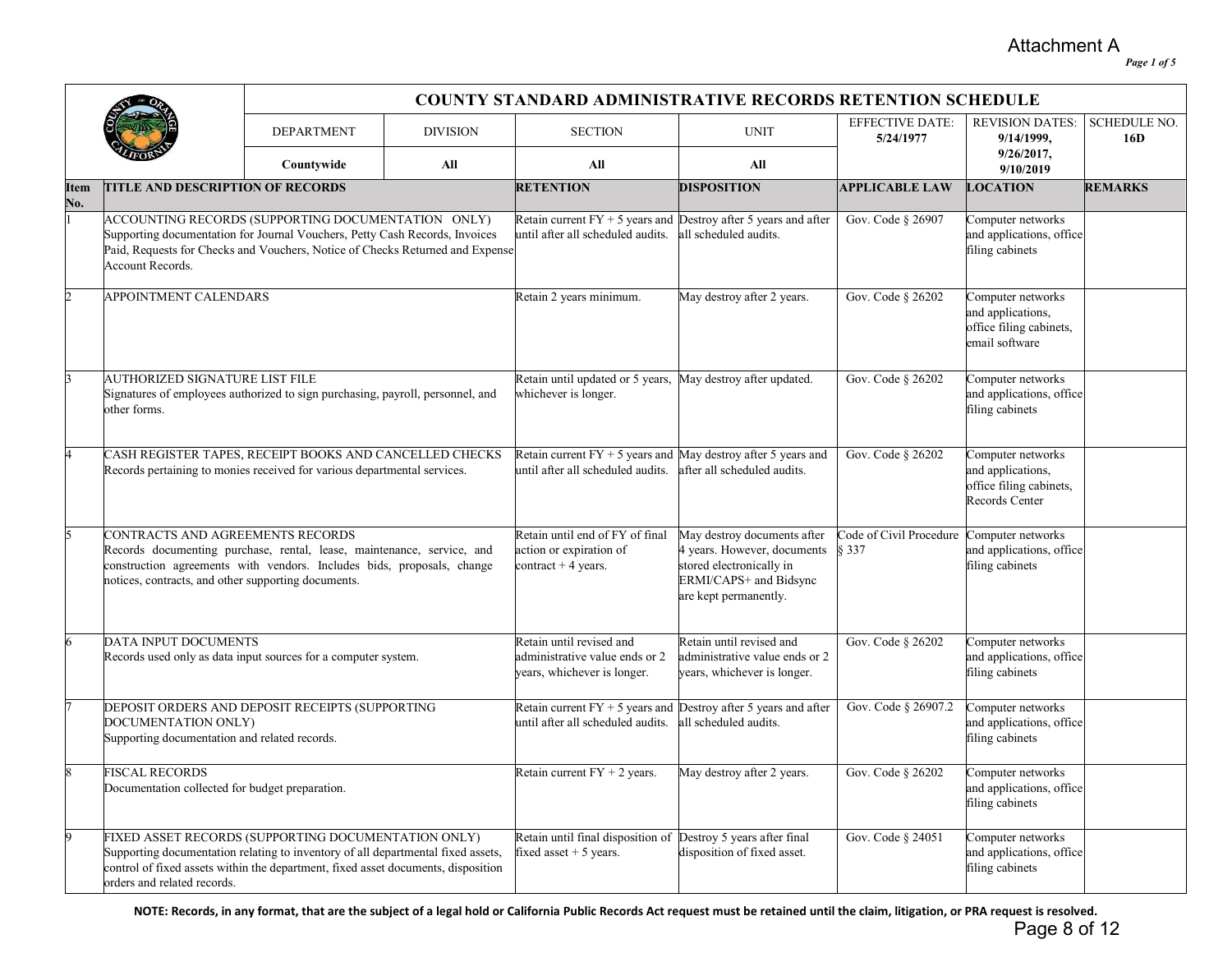#### *Page 2 of 5* Attachment A

|             |                                                                                                                                                                                                                                                                                                                                                                                                | <b>COUNTY STANDARD ADMINISTRATIVE RECORDS RETENTION SCHEDULE</b>  |                 |                                                                                                                                                                             |                                                                                                                                                                                                   |                                                                                                                                                                                                                                            |                                                                                     |                                                                              |  |  |
|-------------|------------------------------------------------------------------------------------------------------------------------------------------------------------------------------------------------------------------------------------------------------------------------------------------------------------------------------------------------------------------------------------------------|-------------------------------------------------------------------|-----------------|-----------------------------------------------------------------------------------------------------------------------------------------------------------------------------|---------------------------------------------------------------------------------------------------------------------------------------------------------------------------------------------------|--------------------------------------------------------------------------------------------------------------------------------------------------------------------------------------------------------------------------------------------|-------------------------------------------------------------------------------------|------------------------------------------------------------------------------|--|--|
|             |                                                                                                                                                                                                                                                                                                                                                                                                | <b>DEPARTMENT</b>                                                 | <b>DIVISION</b> | <b>SECTION</b>                                                                                                                                                              | <b>UNIT</b>                                                                                                                                                                                       | <b>EFFECTIVE DATE:</b><br>5/24/1977                                                                                                                                                                                                        | <b>REVISION DATES:</b><br>9/14/1999,                                                | <b>SCHEDULE NO.</b><br>16D                                                   |  |  |
|             |                                                                                                                                                                                                                                                                                                                                                                                                | Countywide                                                        | All             | All                                                                                                                                                                         | All                                                                                                                                                                                               |                                                                                                                                                                                                                                            | $9/26/2017$ ,<br>9/10/2019                                                          |                                                                              |  |  |
| ltem<br>No. | <b>TITLE AND DESCRIPTION OF RECORDS</b>                                                                                                                                                                                                                                                                                                                                                        |                                                                   |                 | <b>RETENTION</b>                                                                                                                                                            | <b>DISPOSITION</b>                                                                                                                                                                                | <b>APPLICABLE LAW</b>                                                                                                                                                                                                                      | <b>LOCATION</b>                                                                     | <b>REMARKS</b>                                                               |  |  |
| 10          | <b>INTELLECTUAL PROPERTY</b><br>Includes records relating to the County's intellectual property (e.g. copyright,<br>trademarks, and patents) rights such as contracts, amendments, change orders,<br>applications and registrations, supporting documents, and other documents<br>evidencing the development, ownership, and/or transfer of such rights by the<br>County and/or to the County. | license agreements and amendments thereto, assignment agreements, |                 | Life of the intellectual property<br>right + 7 years and until County<br>Counsel and applicable<br>department head approve the<br>destruction of the records in<br>writing. | May destroy after life of the<br>intellectual property right $+7$<br>years and until County<br>Counsel and applicable<br>department head approve the<br>destruction of the records in<br>writing. | Copyright Act of 1976<br>[17 U.S.C. §§ 101-<br>810 and related statutes];<br>the Lanham (Trademark)<br>Act $15$<br>U.S.C. Ch. 22 and<br>related statutes]; and the<br>U.S. Patent Act [35<br>U.S.C. §§ 1 et seq. and<br>related statutes]. | Computer networks<br>and applications, office<br>filing cabinets                    |                                                                              |  |  |
| 11          | <b>MEMBERSHIP RECORDS</b><br>Includes invoices, authorizations, and payment method.                                                                                                                                                                                                                                                                                                            |                                                                   |                 | Retain 2 years minimum.                                                                                                                                                     | May destroy after 2 years.                                                                                                                                                                        | Gov. Code § 26202                                                                                                                                                                                                                          | Computer networks<br>and applications,<br>office filing cabinets,<br>Records Center |                                                                              |  |  |
| 12          | <b>MILEAGE CLAIMS</b><br>Records of employee mileage claims requesting reimbursement. Includes claim<br>forms and supporting documentation.                                                                                                                                                                                                                                                    |                                                                   |                 | Retain for 5 years.                                                                                                                                                         | Scanned into ERMI. Paper<br>copies are destroyed upon<br>scanning into ERMI. Images<br>kept in ERMI for 5 years.<br>May destroy after 5 years,<br>providing audits are complete.                  | Gov. Code § 26907                                                                                                                                                                                                                          | Computer networks<br>and applications,<br>office filing cabinets,<br>Records Center |                                                                              |  |  |
| 13          | POLICIES AND PROCEDURES, REGULATIONS AND RULES<br>Internal procedures and instructions. Guidance on any routine internal procedures years, whichever is longer.<br>or protocols required for day-to-day business operations.                                                                                                                                                                   |                                                                   |                 | Retain until revised and<br>Officially-adopted policies, procedures or public rules affecting the entire County. administrative value ends or 2                             | Retain until revised and<br>administrative value ends or 2<br>years, whichever is longer.                                                                                                         | Gov. Code § 26202                                                                                                                                                                                                                          | Computer networks<br>and applications, office want to consider<br>filing cabinets   | Departments may<br>preserving these<br>records as<br>reference<br>materials. |  |  |
| 14          | <b>POSTAGE RECORDS</b><br>Records of postage added to postage meter, postage refunds, and postage usage.                                                                                                                                                                                                                                                                                       |                                                                   |                 | Retain 2 years minimum.                                                                                                                                                     | May destroy after 2 years.                                                                                                                                                                        | Gov. Code § 26202                                                                                                                                                                                                                          | Computer networks<br>and applications, office<br>filing cabinets                    |                                                                              |  |  |
| 15          | PROCUREMENT RECORDS<br>Various documents relating to the acquisition of office supplies, forms,<br>equipment, and services from vendors. Includes purchase orders, invoices,<br>correspondence, and supporting data. [Note: Requisitions are described below]                                                                                                                                  |                                                                   |                 | Retain current $FY + 4$ years.                                                                                                                                              | May destroy documents after<br>4 years. However, documents<br>stored in ERMI/CAPS+ are<br>kept permanently.                                                                                       | Code of Civil Procedure<br>\$337                                                                                                                                                                                                           | Computer networks<br>and applications, office<br>filing cabinets                    |                                                                              |  |  |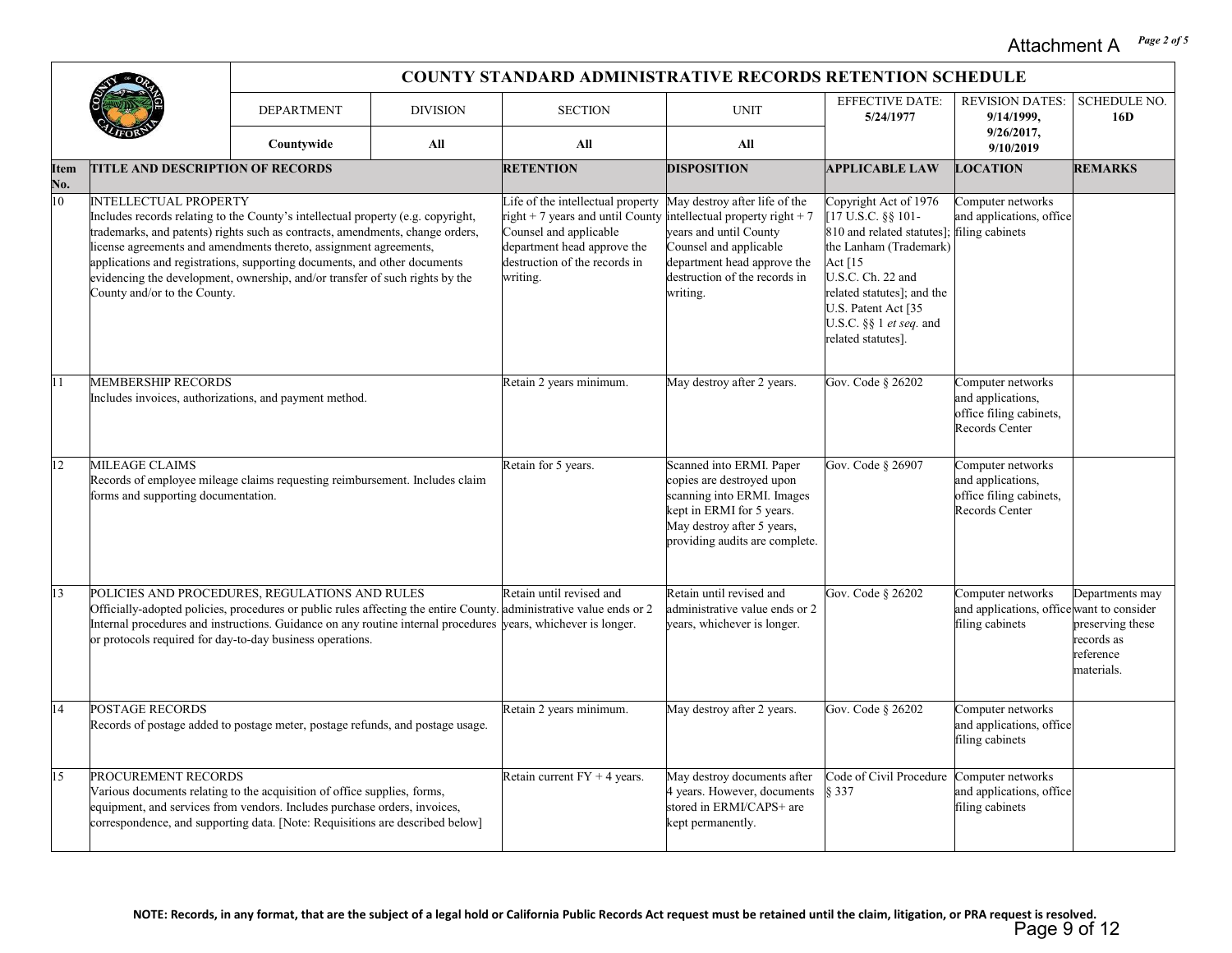#### *Page 3 of 5* Attachment A

|             |                                                                                                                                                                                                           | <b>COUNTY STANDARD ADMINISTRATIVE RECORDS RETENTION SCHEDULE</b> |                 |                                                                         |                                                                                                               |                                               |                                                                                     |                                                                                                                                                                                 |  |  |
|-------------|-----------------------------------------------------------------------------------------------------------------------------------------------------------------------------------------------------------|------------------------------------------------------------------|-----------------|-------------------------------------------------------------------------|---------------------------------------------------------------------------------------------------------------|-----------------------------------------------|-------------------------------------------------------------------------------------|---------------------------------------------------------------------------------------------------------------------------------------------------------------------------------|--|--|
|             |                                                                                                                                                                                                           | <b>DEPARTMENT</b>                                                | <b>DIVISION</b> | <b>SECTION</b>                                                          | <b>UNIT</b>                                                                                                   | <b>EFFECTIVE DATE:</b><br>5/24/1977           | <b>REVISION DATES:</b><br>9/14/1999,                                                | <b>SCHEDULE NO.</b><br>16D                                                                                                                                                      |  |  |
|             |                                                                                                                                                                                                           | Countywide<br>All                                                |                 | All                                                                     | All                                                                                                           |                                               | 9/26/2017,<br>9/10/2019                                                             |                                                                                                                                                                                 |  |  |
| ltem<br>Ňо. | <b>TITLE AND DESCRIPTION OF RECORDS</b>                                                                                                                                                                   |                                                                  |                 | <b>RETENTION</b>                                                        | <b>DISPOSITION</b>                                                                                            | <b>APPLICABLE LAW</b>                         | <b>LOCATION</b>                                                                     | <b>REMARKS</b>                                                                                                                                                                  |  |  |
| 16          | PROCUREMENT REQUISITIONS<br>Requisitions for supplies, equipment, printing services, and other material and<br>services.                                                                                  |                                                                  |                 | Retain current $FY + 3$ years.                                          | May destroy documents after<br>3 years. However, documents<br>stored in OC Expediter are<br>kept permanently. | Gov. Code § 25501.5                           | Computer networks<br>and applications, office<br>filing cabinets                    |                                                                                                                                                                                 |  |  |
| 17          | PUBLIC RECORDS ACT REQUESTS<br>Requests, responses and responsive records.                                                                                                                                |                                                                  |                 | Retain 2 years minimum.                                                 | May destroy after 2 years.                                                                                    | Gov. Code § 26202                             | Computer networks<br>and applications                                               | Note that the<br>retention period<br>for the<br>original/non<br>redacted<br>responsive records<br>could expire, but<br>the responsive<br>records should be<br>kept for 2 years. |  |  |
| 18          | <b>RECORD DESTRUCTION DOCUMENTATION</b><br>Records documenting the routine, periodic destruction of departmental records.<br>Includes authorizations to destroy records and other supporting information. |                                                                  |                 | Retain 2 years minimum.                                                 | May destroy after 2 years.                                                                                    | Gov. Code § 26202                             | Computer networks<br>and applications, office<br>filing cabinets                    |                                                                                                                                                                                 |  |  |
| 19          | RECORDINGS OF PHONE AND RADIO COMMUNICATIONS                                                                                                                                                              |                                                                  |                 | Retain for 100 days or until<br>pending investigation is over.          | May destroy after 100 days or<br>until pending investigation is<br>over.                                      | Gov. Code § 26202.6                           | Computer networks<br>and applications                                               |                                                                                                                                                                                 |  |  |
| 20          | <b>RESEARCH</b><br>Includes questionnaires, surveys, and similar records used to gather data for<br>eports and studies.                                                                                   |                                                                  |                 | Retain until administrative valueMay destroy after revised and<br>ends. | after administrative value ends. 64 Cal. Op.                                                                  | Gov. Code § 26205.1,<br>Att'y Gen. 317 (1981) | Computer networks<br>and applications, office<br>filing cabinets                    |                                                                                                                                                                                 |  |  |
| 21          | ROUTINE VIDEO MONITORING                                                                                                                                                                                  |                                                                  |                 | Retain 1 year or until pending<br>investigation is over.                | May destroy after 1 year or<br>until pending investigation is<br>over.                                        | Gov. Code § 26202.6                           | Computer networks<br>and applications                                               |                                                                                                                                                                                 |  |  |
| 22          | <b>TELEPHONE BILLS</b><br>Copies of paid bills.                                                                                                                                                           |                                                                  |                 | Retain 2 years minimum.                                                 | May destroy after 2 years.                                                                                    | Gov. Code § 26202                             | Computer networks<br>and applications, office<br>filing cabinets                    |                                                                                                                                                                                 |  |  |
| 23          | <b>TRAVEL REQUESTS</b><br>Includes all supporting documentation.                                                                                                                                          |                                                                  |                 | Retain for 5 years.                                                     | May destroy after 5 years,<br>providing audits are complete.                                                  | Gov. Code § 26907                             | Computer networks<br>and applications,<br>office filing cabinets,<br>Records Center |                                                                                                                                                                                 |  |  |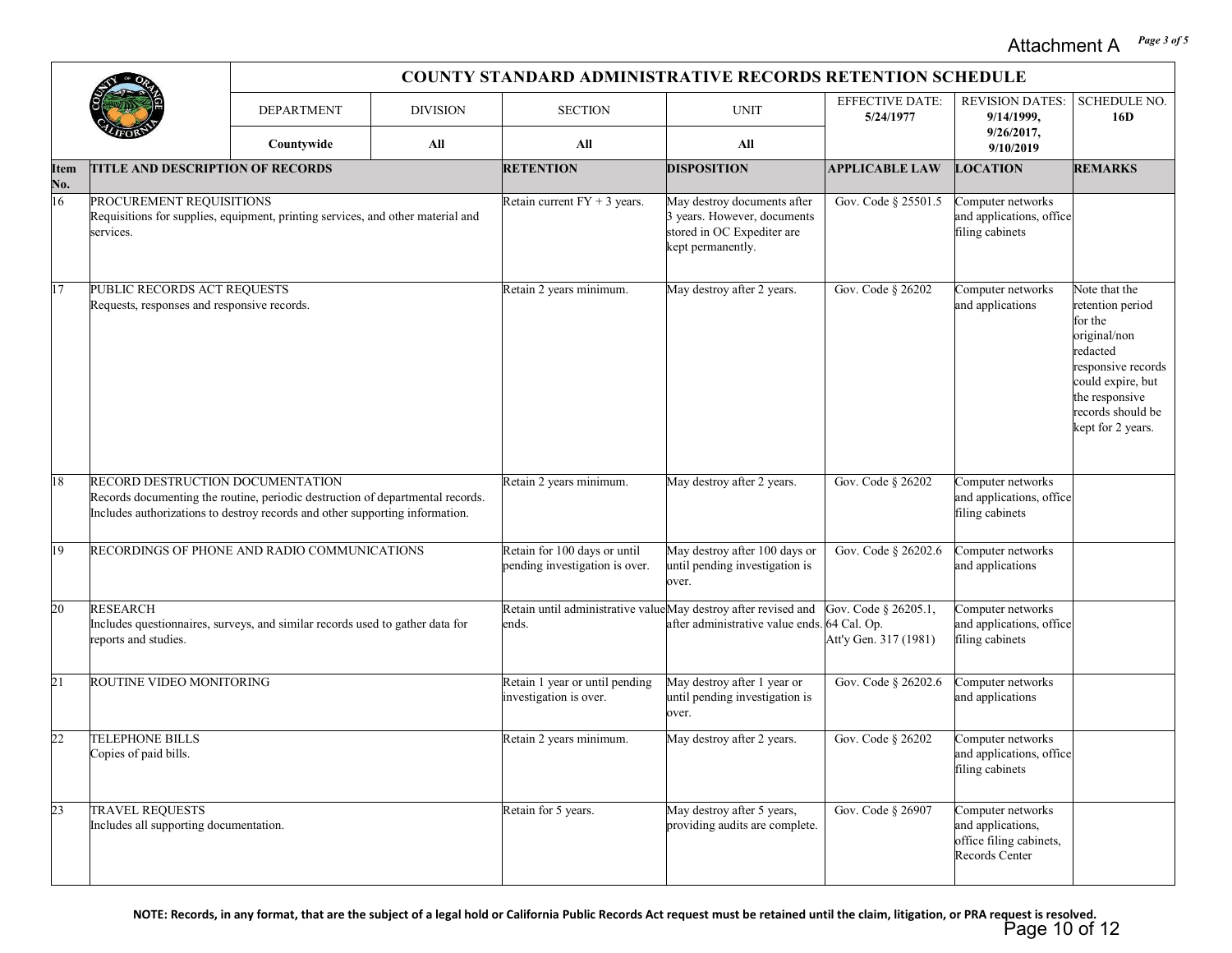*Page 4 of 5* Attachment A

|                    |                                                                                                                                                             | <b>COUNTY STANDARD ADMINISTRATIVE RECORDS RETENTION SCHEDULE</b> |     |                                                                                                                                                                           |                                                                                           |                                     |                                                                                     |                            |  |  |
|--------------------|-------------------------------------------------------------------------------------------------------------------------------------------------------------|------------------------------------------------------------------|-----|---------------------------------------------------------------------------------------------------------------------------------------------------------------------------|-------------------------------------------------------------------------------------------|-------------------------------------|-------------------------------------------------------------------------------------|----------------------------|--|--|
|                    |                                                                                                                                                             | <b>DEPARTMENT</b><br><b>DIVISION</b>                             |     | <b>SECTION</b><br><b>UNIT</b>                                                                                                                                             |                                                                                           | <b>EFFECTIVE DATE:</b><br>5/24/1977 | <b>REVISION DATES:</b><br>9/14/1999,                                                | <b>SCHEDULE NO.</b><br>16D |  |  |
|                    |                                                                                                                                                             | Countywide                                                       | All | All                                                                                                                                                                       | All                                                                                       |                                     | $9/26/2017$ ,<br>9/10/2019                                                          |                            |  |  |
| <b>Item</b><br>No. | <b>TITLE AND DESCRIPTION OF RECORDS</b>                                                                                                                     |                                                                  |     | <b>RETENTION</b>                                                                                                                                                          | <b>DISPOSITION</b>                                                                        | <b>APPLICABLE LAW</b>               | <b>LOCATION</b>                                                                     | <b>REMARKS</b>             |  |  |
| 24                 | <b>TRAINING RECORDS</b><br>Curriculum and materials developed.                                                                                              |                                                                  |     | Retain until revised and<br>administrative value ends or 2<br>years, whichever is longer.                                                                                 | Retain until revised and<br>administrative value ends or 2<br>years, whichever is longer. | Gov. Code § 26202                   | Computer networks<br>and applications, office<br>filing cabinets                    |                            |  |  |
|                    | <b>TUITION REIMBURSEMENTS</b><br>Includes all supporting documentation.                                                                                     |                                                                  |     | Retain for 5 years.                                                                                                                                                       | May destroy after 5 years,<br>providing audits are complete.                              | Gov. Code § 26907                   | Computer networks<br>and applications,<br>office filing cabinets,<br>Records Center |                            |  |  |
| 26                 | <b>VOLUNTEER/INTERN FILES</b><br>background screening verification, monitoring/reporting/training/service records.                                          |                                                                  |     | Retain records for duration of<br>May include, but are not limited to, application/registration/placement documents, [Volunteer/Intern placement +<br>minimum of 2 years. | May destroy records 2 years<br>after Volunteer/Intern<br>placement has ended.             | Gov. Code § 26202                   | Computer networks<br>and applications, office<br>filing cabinets                    |                            |  |  |
|                    | WORK REQUESTS (SUPPORTING DOCUMENTATION ONLY)<br>Supporting documentation relating to requests for alterations, repairs,<br>improvements, and construction. |                                                                  |     | Retain 2 years minimum.                                                                                                                                                   | May destroy after 2 years.                                                                | Gov. Code § 26202                   | Computer networks<br>and applications, office<br>filing cabinets                    |                            |  |  |

#### NOTE:

1. Records prepared or received other than pursuant to state statute or county charter, or records that are not expressly required by law or County policy to be filed and preserved may be destroyed.

2. The County Archivist should be consulted to preserve records of historical value prior to their ultimate disposition. Records subject to a legal hold or Public Records Act request must be retained.

3. Departments should not store duplicate copies at the Records Center, although Departments may have duplicate copies of the following records in which the County official record is kept by a single department pursuant to its Departmental Records Retention Schedule, including but not limited to:

Auditor-Controller: Labor Distribution Reports, Bi-Weekly Timesheets, Payroll Registers, Fixed Asset Inventory, Requests for Checks and Vouchers, Invoices Paid, Deposit Orders and Receipts, Journal Vouchers, Petty Cash, Cancelled Checks, Notice of Checks Returned, Expense Account.

Clerk of the Board: Audit Reports Issued by Internal Audit and Office of Performance Audit, Board of Supervisors Minutes

and Agendas. County Counsel: County Counsel Opinions.

County Executive Office - Human Resource Services: Employee Personnel, Personnel Recruitment, Employee Review Notification Report, Master

Position Control Report. County Executive Office - Information Technology: Telephone Services.

County Executive Office - Risk Management: Injury and Illness Prevention Program, Workers'

Compensation Claim Files.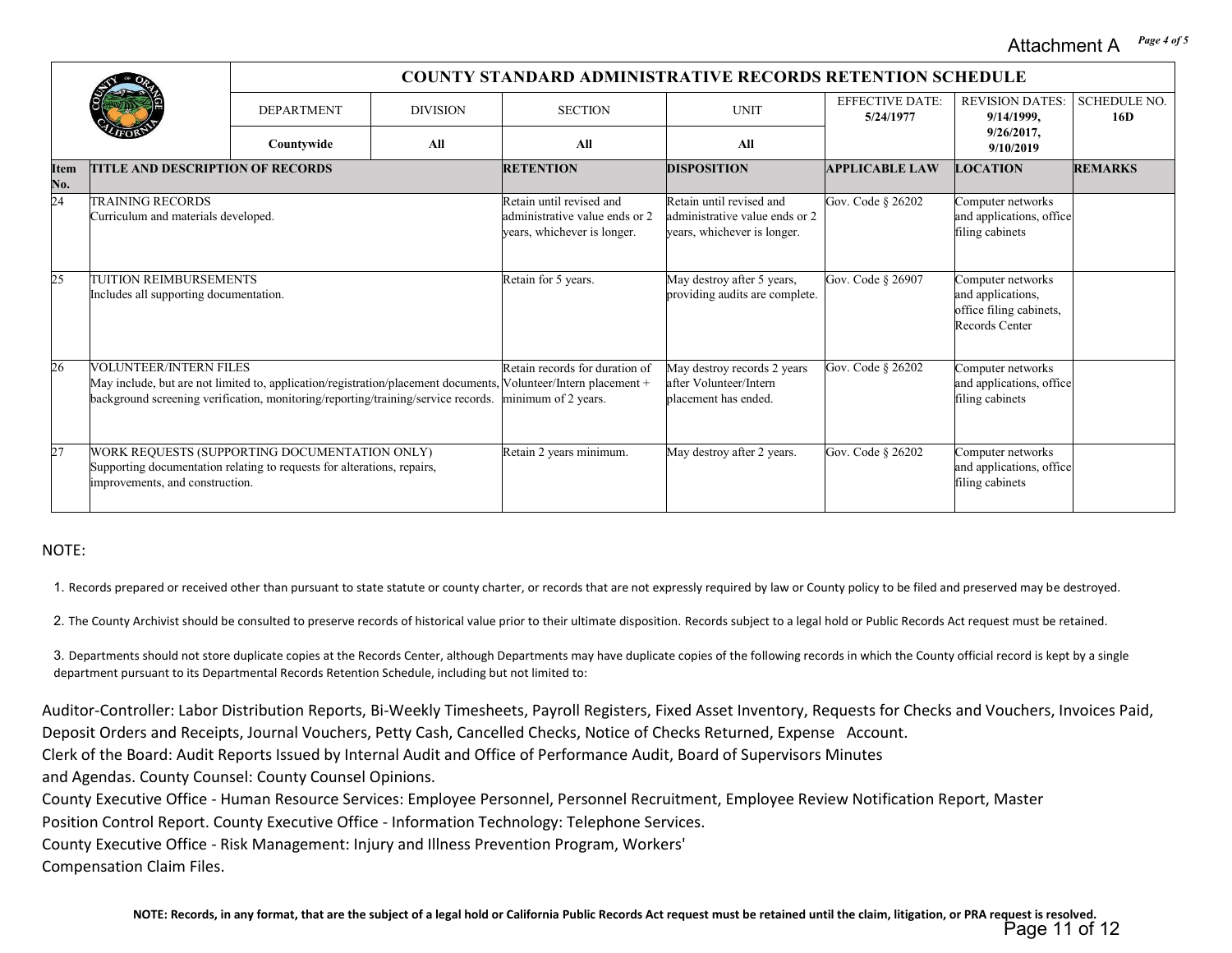#### *Page 5 of 5* Attachment A

|             |  |                                  |                 |                  | DEPARTMENTAL RECORDS RETENTION SCHEDULE<br>Attachment B |                 |                        |              |  |
|-------------|--|----------------------------------|-----------------|------------------|---------------------------------------------------------|-----------------|------------------------|--------------|--|
|             |  | DEPARTMENT                       | <b>DIVISION</b> | SECTION          | UNIT                                                    | EFFECTIVE DATE: | <b>REVISION DATES:</b> | SCHEDULE NO. |  |
|             |  |                                  |                 |                  |                                                         |                 |                        |              |  |
| Item<br>No. |  | TITLE AND DESCRIPTION OF RECORDS |                 | <b>RETENTION</b> | <b>DISPOSITION</b>                                      | APPLICABLE LAW  | LOCATION               | REMARKS      |  |
|             |  |                                  |                 |                  |                                                         |                 |                        |              |  |
|             |  |                                  |                 |                  |                                                         |                 |                        |              |  |
|             |  |                                  |                 |                  |                                                         |                 |                        |              |  |
|             |  |                                  |                 |                  |                                                         |                 |                        |              |  |
|             |  |                                  |                 |                  |                                                         |                 |                        |              |  |
|             |  |                                  |                 |                  |                                                         |                 |                        |              |  |
|             |  |                                  |                 |                  |                                                         |                 |                        |              |  |
|             |  |                                  |                 |                  |                                                         |                 |                        |              |  |
|             |  |                                  |                 |                  |                                                         |                 |                        |              |  |
|             |  |                                  |                 |                  |                                                         |                 |                        |              |  |
|             |  |                                  |                 |                  |                                                         |                 |                        |              |  |
|             |  |                                  |                 |                  |                                                         |                 |                        |              |  |
|             |  |                                  |                 |                  |                                                         |                 |                        |              |  |
|             |  |                                  |                 |                  |                                                         |                 |                        |              |  |
|             |  |                                  |                 |                  |                                                         |                 |                        |              |  |
|             |  |                                  |                 |                  |                                                         |                 |                        |              |  |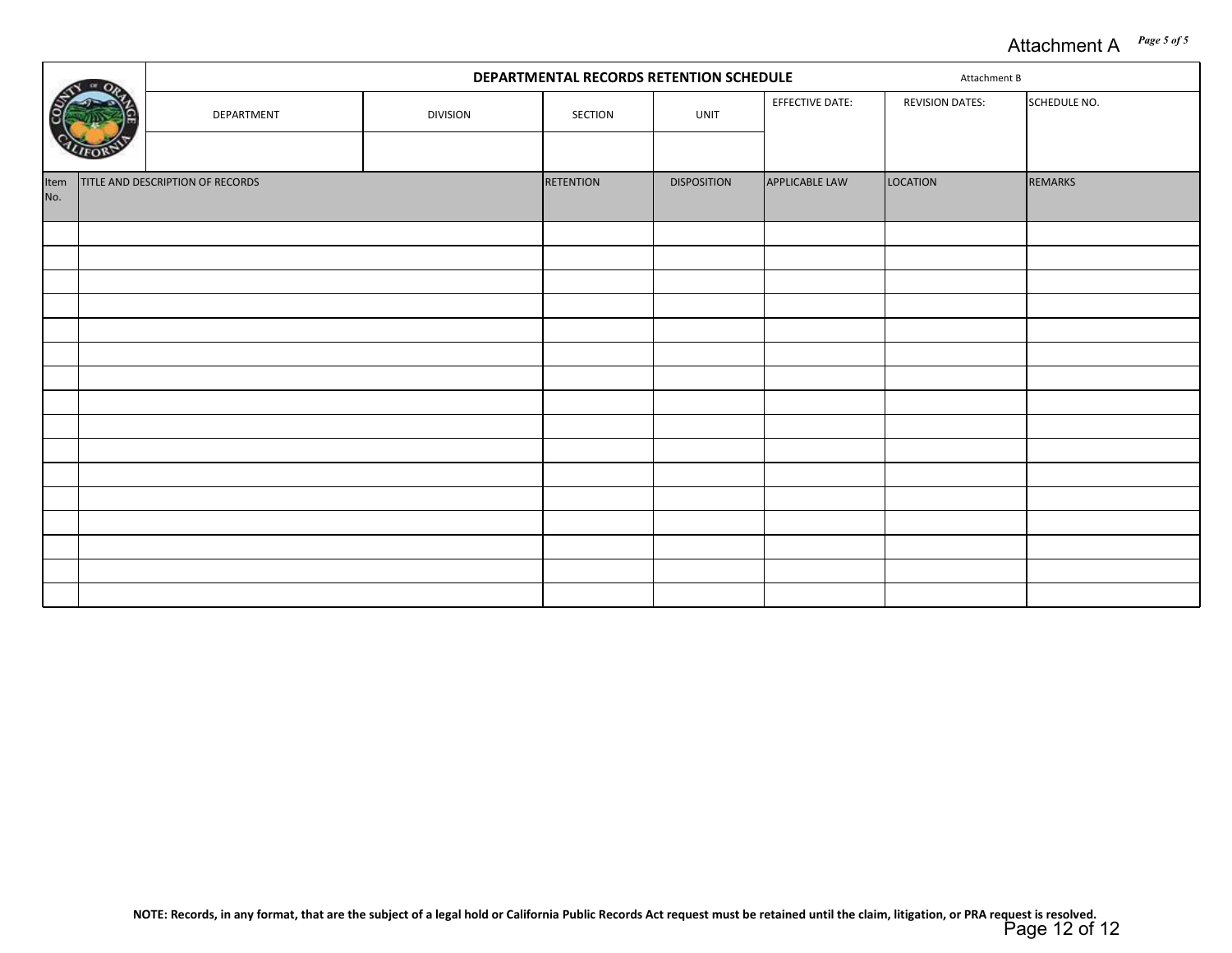### **California Government Code**

#### Section 25501.5

The board of supervisors may authorize the destruction or disposition of any written requisition received by the purchasing agent which is more than three years old. Such requisitions need not be photographed, reproduced, or microfilmed prior to destruction and no copy thereof need be retained.

#### Section 26202

The board may authorize the destruction or disposition of any record, paper, or document which is more than two years old and which was prepared or received in any manner other than pursuant to a state statute or county charter. The board may authorize the destruction or disposition of any record, paper or document which is more than two years old, which was prepared or received pursuant to state statute or county charter, and which is not expressly required by law to be filed and preserved if the board determines by four-fifths  $(^{4}/_{5})$  vote that the retention of any such record, paper or document is no longer necessary or required for county purposes. Such records, papers or documents need not be photographed, reproduced or microfilmed prior to destruction and no copy thereof need be retained.

#### Section 26202.6

(a) Notwithstanding the provisions of Sections 26202, 26205, and 26205.1, the head of a department of a county, after one year, may destroy recordings of routine video monitoring, and after 100 days may destroy recordings of telephone and radio communications maintained by the department. This destruction shall be approved by the legislative body and the written consent of the agency attorney shall be obtained. In the event that the recordings are evidence in any claim filed or any pending litigation, they shall be preserved until pending litigation is resolved. (b) For purposes of this section, "recordings of telephone and radio communications" means the routine daily recording of telephone communications to and from a county and all radio communications relating to the operations of the departments.

(c) For purposes of this section, "routine video monitoring" means video recording by a video or electronic imaging system designed to record the regular and ongoing operations of the departments described in subdivision (a), including mobile in-car video systems, jail observation and monitoring systems, and building security recording systems.

(d) For purposes of this section, "department" includes a public safety communications center operated by the county and the governing board of any special district the membership of which is the same as the membership of the board of supervisors.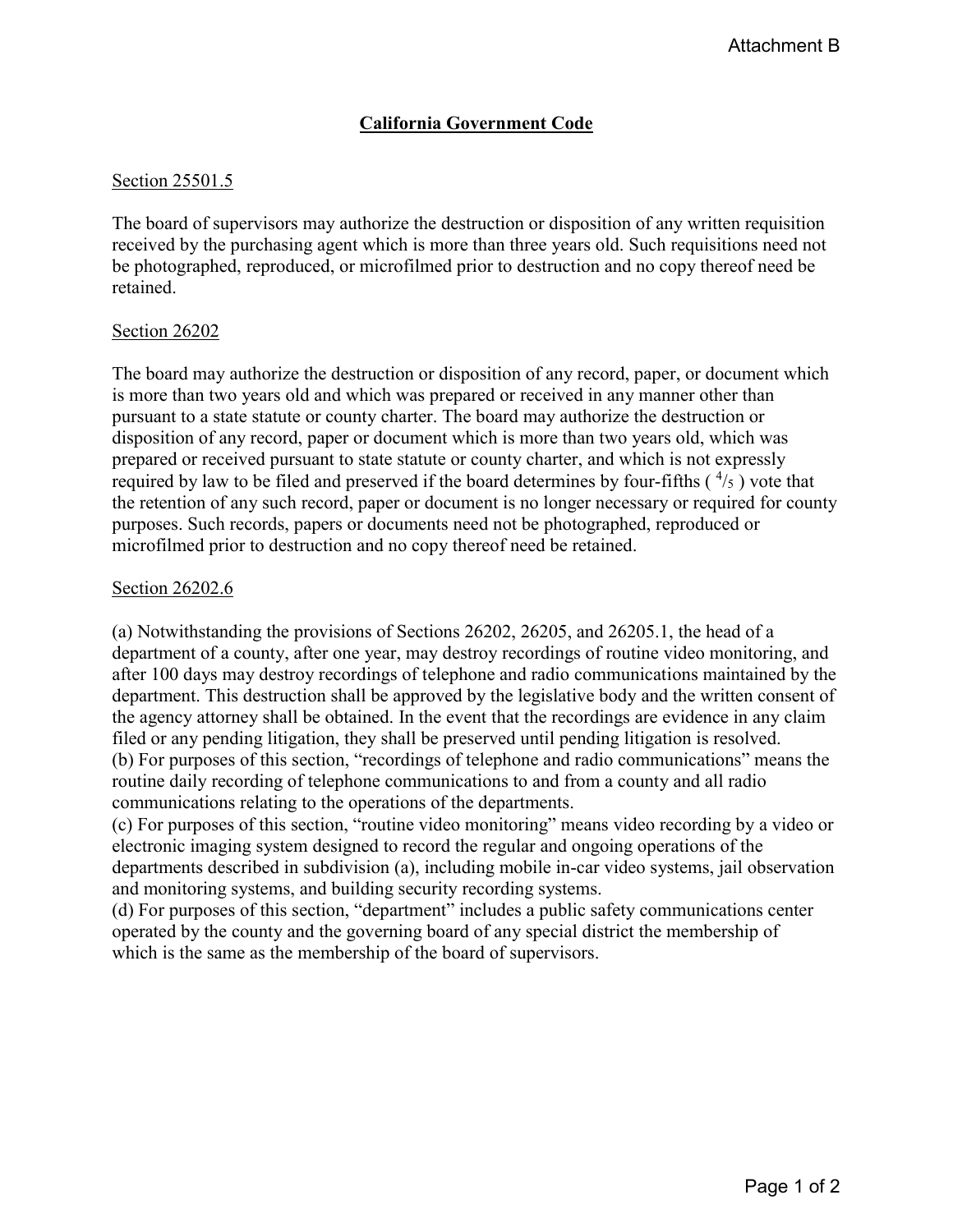#### Section 26205.1

(a) The county officer having custody of nonjudicial public records, documents, instruments, books, and papers may cause to be destroyed any or all of the records, documents, instruments, books, and papers if all of the following conditions exist:

(1) The board of supervisors of the county has adopted a resolution authorizing the county officer to destroy records, documents, instruments, books, and papers pursuant to this subdivision. The resolution may impose conditions, in addition to those specified in this subdivision, that the board of supervisors determines are appropriate.

(2) The county officer who destroys any record, document, instrument, book, or paper pursuant to the authority granted by this subdivision and a resolution of the board of supervisors adopted pursuant to paragraph (1) shall maintain for the use of the public a photographic or microphotographic film, electronically recorded video production, a record contained in the electronic data processing system, a record recorded on optical disk, a record recorded by any other medium that does not permit additions, deletions, or changes to the original document, or other duplicate of the record, document, instrument, book, or paper destroyed.

(3) The record, paper or document is photographed, microphotographed, reproduced by electronically recorded video images on magnetic surfaces, recorded in the electronic data processing system, recorded on optical disk or reproduced on film or any other medium that is a trusted system and that does not permit additions, deletions, or changes to the original document and is produced in compliance with Section 12168.7 for recording of permanent records or nonpermanent records.

(b) Paragraphs (2) and (3) of subdivision (a) do not apply to records prepared or received other than pursuant to a state statute or county charter, or records that are not expressly required by law to be filed and preserved.

For the purposes of this section, every reproduction shall be deemed to be an original record and a transcript, exemplification, or certified copy of any reproduction shall be deemed to be a transcript, exemplification, or certified copy, as the case may be, of the original.

(c) The county clerk having custody of the original or a copy of the articles of any corporation may cause the destruction of any or all the documents. "Articles" includes the articles of incorporation, amendments thereto, amended articles, restated articles, certificate of incorporation, certificates of determination of preferences, dissolution certificates, merger certificates, and agreements of consolidation or merger.

(d) Notwithstanding any other provision of this section, destruction of the original records, papers, or documents is not authorized when the method of reproduction pursuant to this section is reproduction of electronically recorded video images on magnetic surfaces unless a duplicate videotape of the images is separately maintained. A duplicate copy of a record contained in the electronic data processing system, on optical disk, or on any other medium that does not permit additions, deletions, or changes to the original document shall also be separately maintained.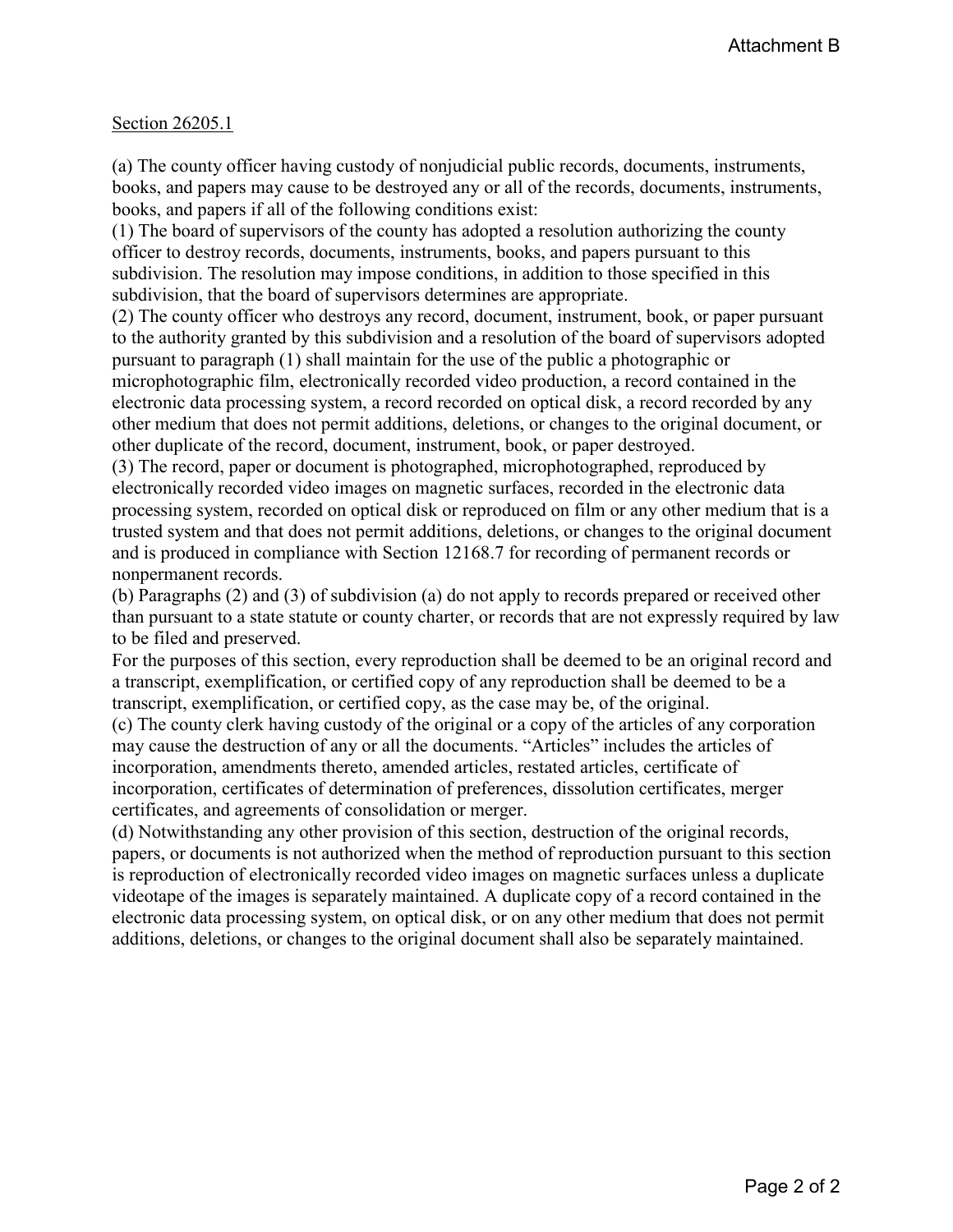#### RESOLUTION OF THE BOARD OF SUPERVISORS OF ORANGE COUNTY, CALIFORNIA

#### September 10, 2019

 WHEREAS, the Board of Supervisors may authorize the destruction of County records as permitted by law, including Government Code sections 25501.5, 26202, 26205, 26205.1, 26202.6, and

 WHEREAS, the County Counsel requests that the Board approve the County Records Management Policy effective September 10, 2019 to supersede records retention related documents.

NOW, THEREFORE, BE IT RESOLVED that this Board does hereby:

- 1. Find that the subject activity is not a project within the meaning of California Environmental Quality Act (CEQA) Guidelines Section 15378 and is therefore not subject to review under CEQA.
- 2. Approve the County Records Management Policy effective September 10, 2019 pursuant to the Board's authority under law, including Government Code sections 25501.5, 26202, 26205, 26205.1, 26202.6. This policy supersedes the records management policy approved on September 26, 2017.
- 3. Approve County Standard Administrative Records Retention Schedule 16D.
- 4. Authorize continuing disposition of the records in accordance with the approved County Records Management Policy and Standard Administrative Records Retention Schedule 16D.
- 5. Authorize the County Executive Office to make immaterial changes to the County Records Management Policy as necessary.